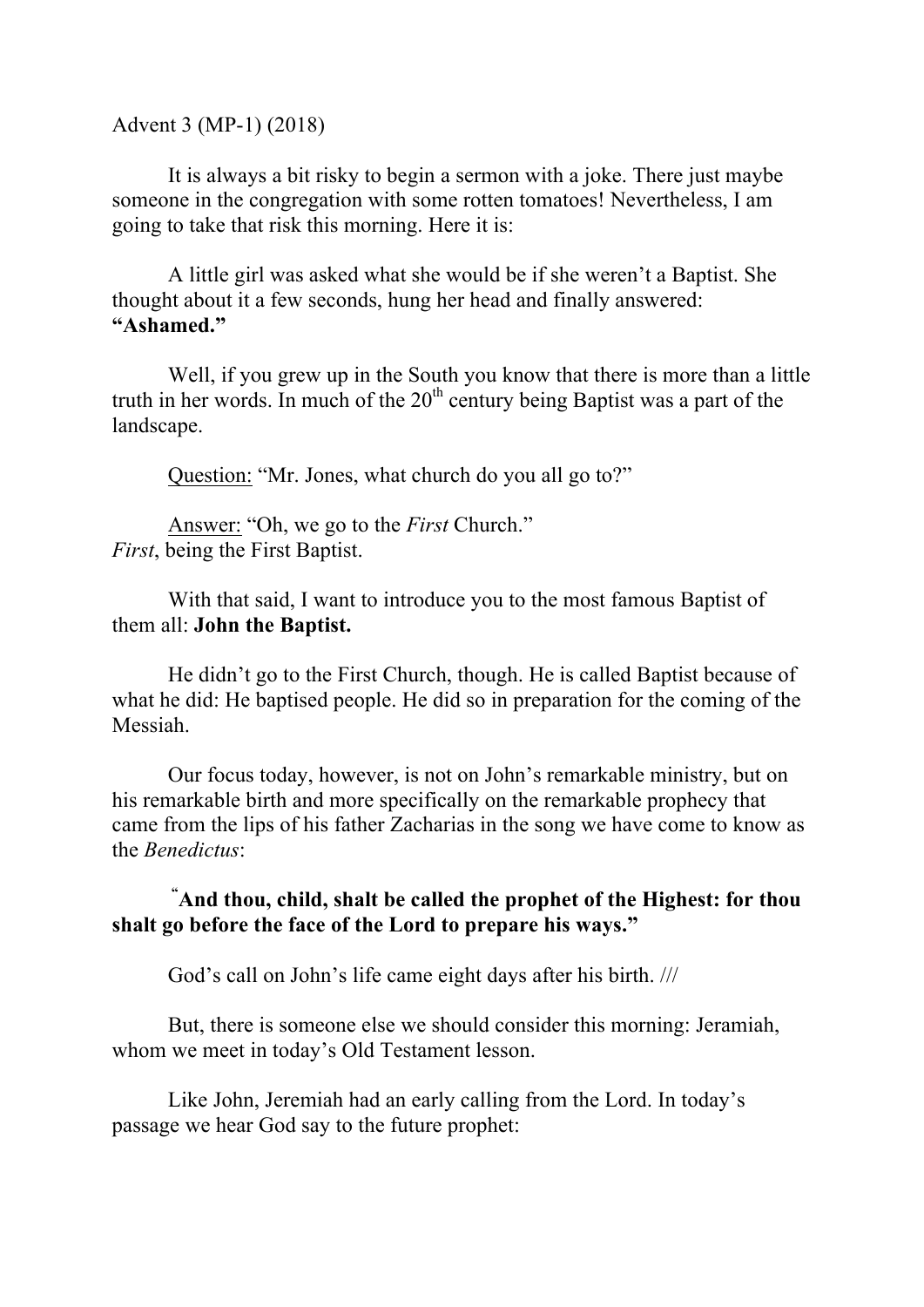## **"Before I formed thee in the belly I knew thee; and before thou camest forth out of the womb I sanctified thee, and I ordained thee a prophet unto the nations."**

If you think about it, both John and Jeremiah were "fore-called". That is 'called ahead' for a specific ministry.

But, God did something else in their lives. Not only did He fore-call them, He fore-equipped them.

For John the Baptist that equipping came growing up in the house of a priest and having a Godly mother. No doubt he sucked in Godliness along with his mother's milk.

For Jeremiah, we have to read in between the lines, but I think we can say with some degree of certainty that he too grew up in a God-fearing home, a home where the Bible was believed and taught. After all, when God's call came to him, he was able to respond to it quickly and with understanding.

And, if we look closer at today's OT reading, we shall discover something else. Jeremiah had, as it were, an *on-the-spot* equipping for his future ministry. It's right there in Verse 9:

## **"Then the Lord put forth his hand, and touched my mouth. And the Lord said unto me, Behold, I have put my words in thy mouth."**

What God did in the lives of John the Baptist and Jeremiah, I want to suggest, He is still doing today. He is still calling and equipping people for ministry.

I think most everyone involved in ministry of any kind – lay and ordained -- can look back and see how God prepared him or her in advance.

Indeed, as I look back on my own life, I can see this strange operation going on. Allow me to give some examples:

Example No. 1: My mother would read me the Bible before I could read myself. This she would do as we sat on the swing on the front porch waiting for my father to come home from work.

*I want to think God was preparing me for work in the Gospel ministry.*

Example No. 2: In the seventh grade I was allowed to enrol in a class technically reserved for Juniors and Seniors The title of the course was **The**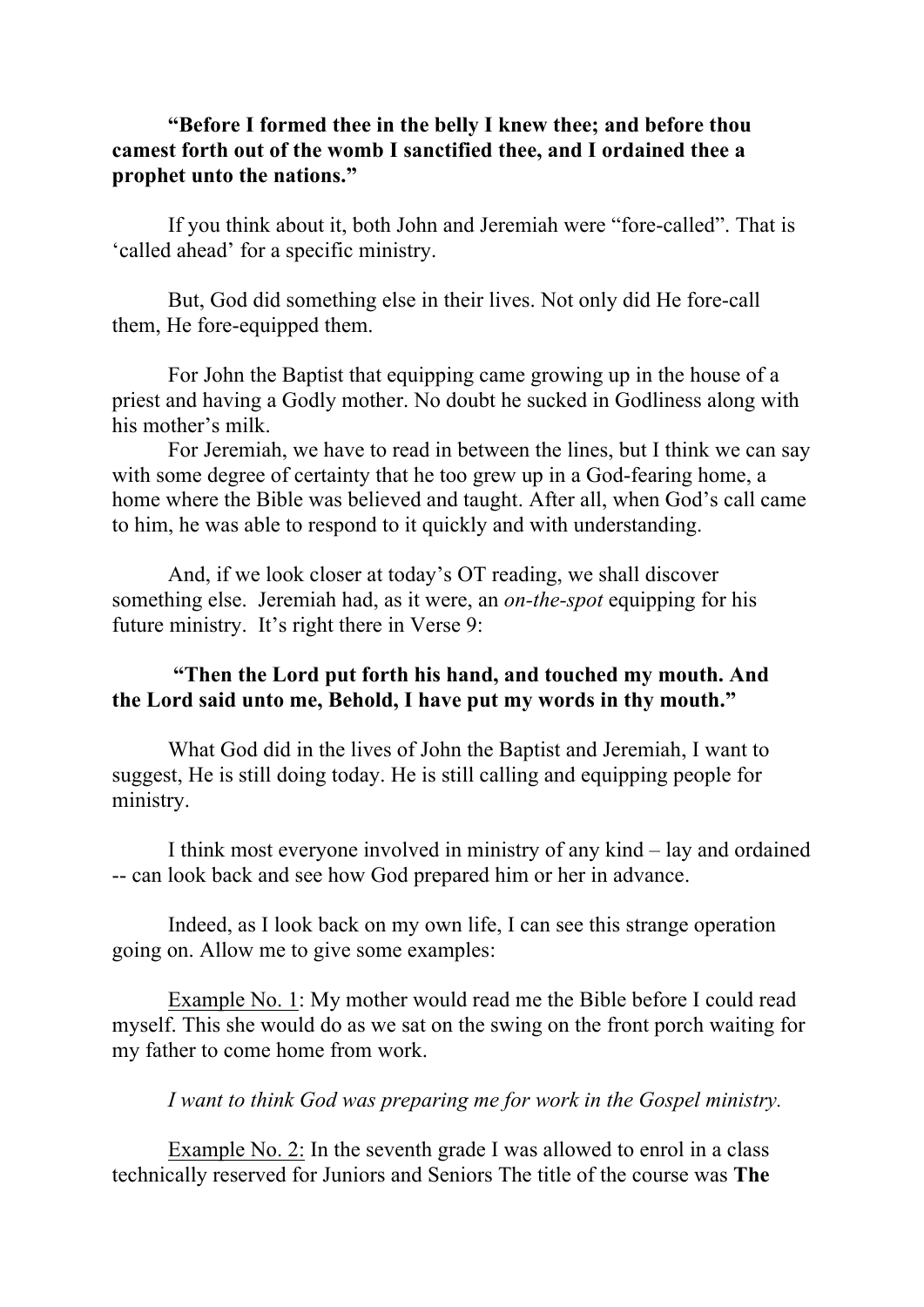**Content of the English Bible**. The teacher introduced me to the concept of looking at the Bible as a grand narrative and not as a miscellaneous assortment of little stories.

## *I want to think God was preparing me for work in the Gospel ministry.*

Example No. 3: During high school, I had a part-time job in a grocery store. This experience gave me the ability to relate to and communicate with "all sorts and conditions of men and woman".

*I want to think God was preparing me for work in the Gospel ministry.*

God is still in the business of calling and equipping people.

And, it's not just those in the ordained ministry who are called and equipped for service.

Today, we have witnessed a baptism. After the essential bit of having water poured over the candidate's head and the formula Jesus Himself ordained spoken – "I baptize thee in the name of the Father, and of the Son, and of the Holy Ghost -- Jim received this charge:

## **To continue Christ's faithful soldier and** *servant* **unto his life's end.**

Notice in particular that word "servant". It could just as easily be rendered "minister", as the words are virtually interchangeable.

So, let's be on our guard against defining "ministry" too narrowly. The ordained ministry indeed has a part to play, but so does the ministry of the Christian lawyer, statesman, police person, musician, doctor, nurse, grounds keeper, father, mother and so on.

But there is one more thing. Whatever our calling, we must say yes to God's call. It's not automatic.

Take a few minutes and think about what new 'ministries' God may be calling you to take on in 2019. It may be some great one thing, or it may be a series of smaller things.

To augment the words of an old Negro spiritual: